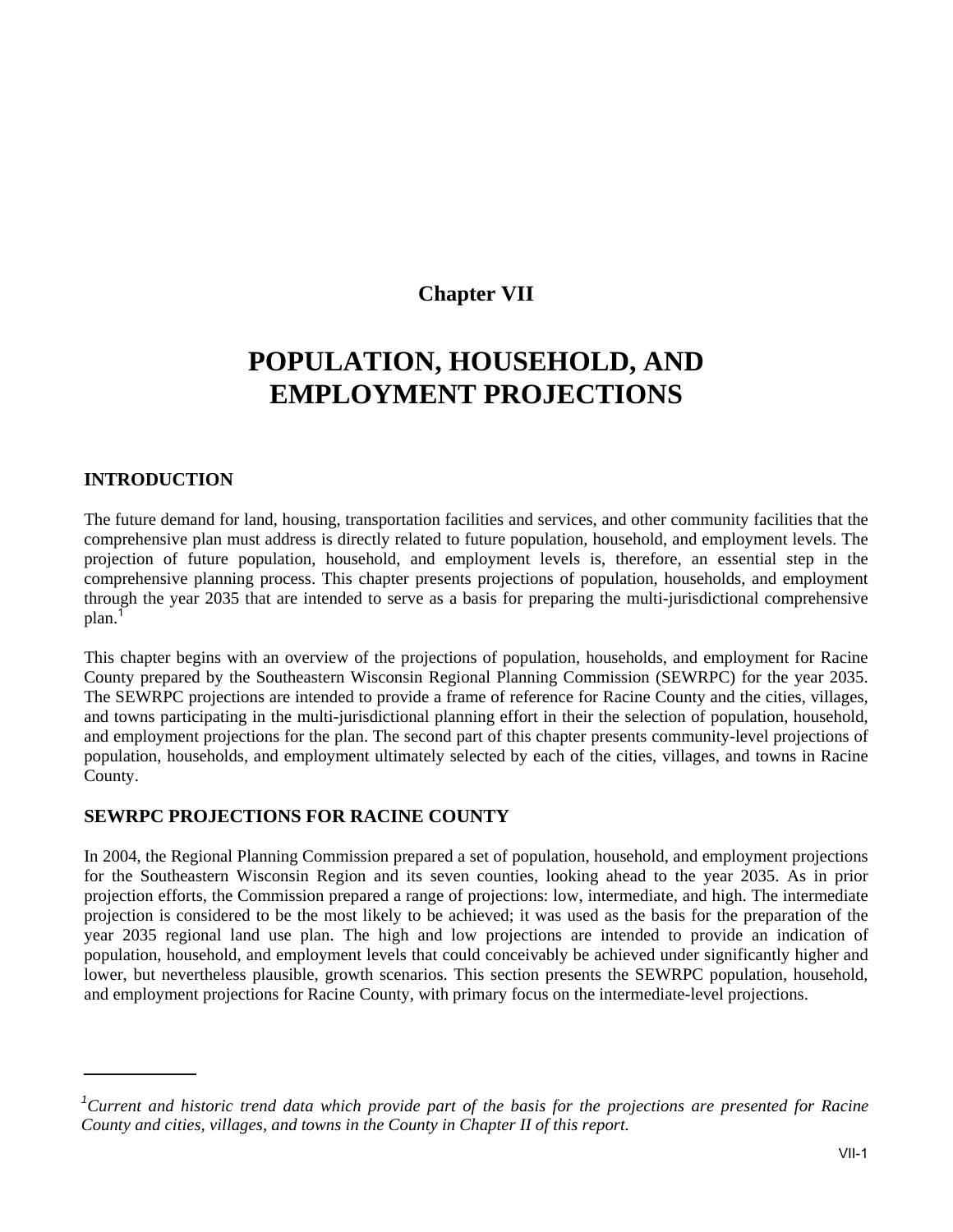## **SEWRPC County-Level Population Projections**

The SEWRPC intermediate population projection envisions that there will be relatively stable birth rates and a modest increase in life expectancy in Racine County in the coming decades. The intermediate projection envisions that Racine County and the Region overall would experience a relatively stable migration pattern, similar to that which is estimated to have occurred during the early 2000s. The migration assumptions for the intermediate projection reflect the conclusion—from a concurrent SEWRPC economic study—that, overall, the economy of the Region would not likely significantly increase or decrease in strength relative to other areas of the State or Nation.<sup>2</sup>

The SEWRPC high and low population projections reflect different assumptions about the future strength of the regional economy. The high population projection assumes a significantly more competitive regional economy, with increased population in-migration in response to a heightened demand for workers. The low projection assumes a stagnating regional economy, resulting in population out-migration as workers move to areas experiencing stronger economic growth.

The SEWRPC population projections for Racine County are presented in Table VII-1. Under the intermediate projection, the County population would increase by 24,800 persons, or 13 percent, over the 35-year projection period, from 188,800 persons in 2000 to 213,600 persons in 2035. Under the high projection, the County population would increase by 54,700 persons, or 29 percent, to 243,500 persons in 2035. Under the low projection, the County population would increase by 12,000 persons, or 6 percent, to 200,800 persons in 2035. For comparison purposes, the State of Wisconsin Department of Administration (DOA) has developed county level population and household projections for the year 2030. The DOA population projection of 214,900 is slightly higher than the SEWRPC intermediate projection of 210,600 for the year 2030 as shown in Table VII-1.

SEWRPC projections indicate that changes may be expected in the age composition of the population in the coming decades. The projected age composition under an intermediate growth scenario for Racine County is presented in Table VII-2. Particularly noteworthy is the expected influence of the large baby-boom generation on the future age structure. By 2030, all baby-boomers will be 65 years of age or older. Persons age 65 and over would account for 20 percent of the County population in 2035, compared to 12 percent in 2000. Changes in age composition of the population may be expected to have many impacts, ranging from impacts on housing needs to impacts on the available labor force, particularly as baby-boomers move into their retirement years.

# **SEWRPC County-Level Household Projections**

SEWRPC projections of households for Racine County to the year 2035 were derived from the population projections described above, along with projections of future household size and the proportion of the total population living in housing units as opposed to group quarters. Commission projections indicate that the average size of households throughout the Region including Racine County may be expected to continue to decrease in the years ahead, though not as rapidly as in the past. In Racine County, the average household size is projected to decrease by 5 percent, from 2.59 persons per household in 2000 to 2.46 in 2035. The decrease in household size is anticipated as a result of a number of factors, including a continued change in household types, as well as the projected increase in the older population age groups for which average household sizes tend to be smaller than for the total population. The proportion of the population living in group quarters, as opposed to the population living in households, is projected to increase slightly.

SEWRPC household projections for Racine County are presented in Table VII-3. Under the intermediate projection, the number of households in Racine County would increase by 13,200, or 19 percent, over the 35-year projection period, from 70,800 households in 2000 to 84,000 households in 2035. Under the high projection, the number of households would increase by 24,900, or 35 percent, to 95,700 households in 2035. Under the low projection, the number of households would increase by 8,100, or 11 percent, to 78,900 households in 2035. This

*<sup>2</sup> A detailed description of the methodology used in the projection of population and households is presented in SEWRPC Technical Report No. 11 (4th Edition),* The Population of Southeastern Wisconsin, *dated July, 2004.*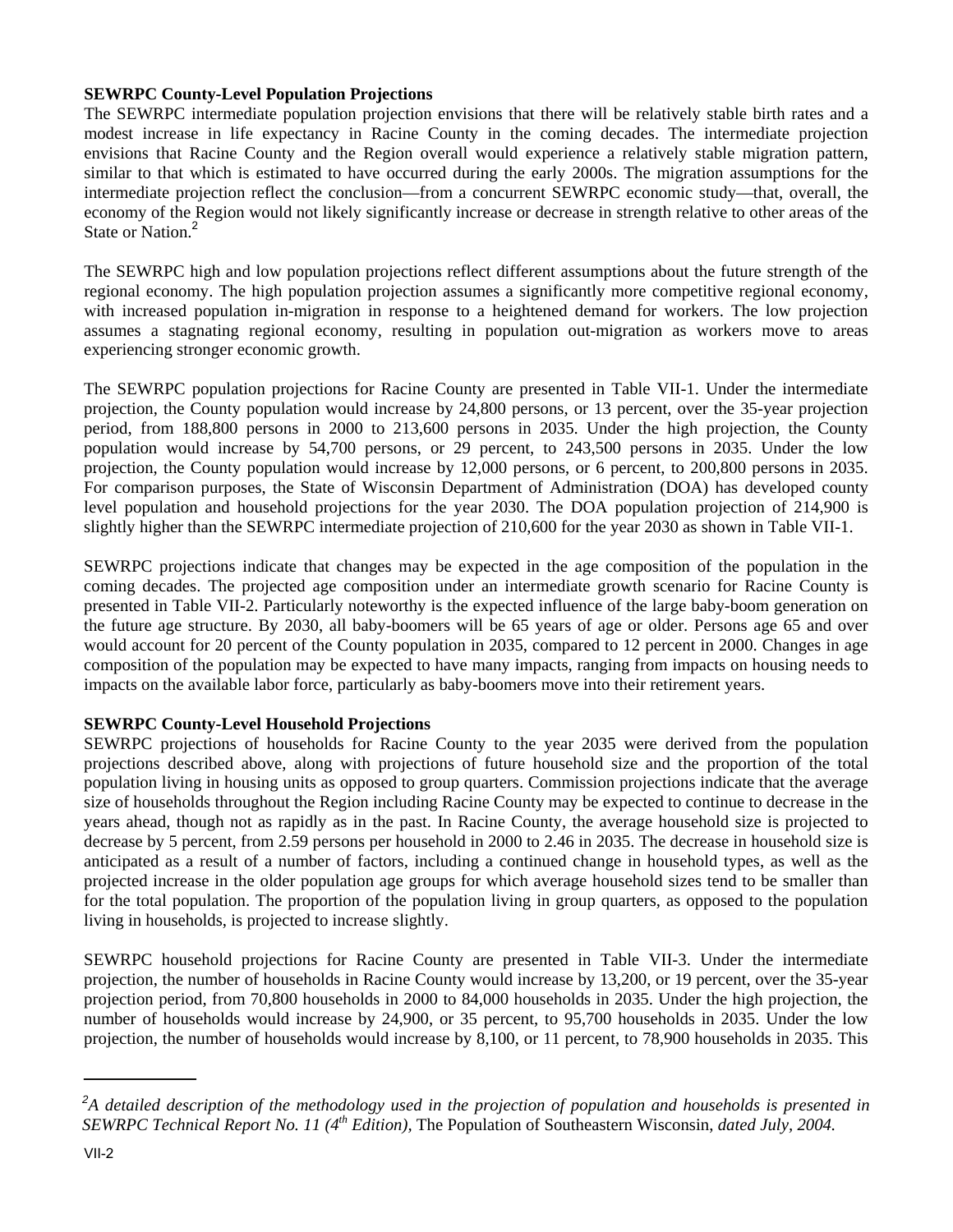compares to the DOA 2030 projection of 85,400 households in 2030, which is slightly higher than the 84,000 under the SEWRPC intermediate projection for that same year (see Table VII-3). In percentage terms, the increase in households under the high, intermediate, and low projections is somewhat greater than the corresponding projected increase in population.

### **SEWRPC County-Level Employment Projections**

The Commission used an approach to the preparation of employment projections involving the explicit consideration of employment in major industry groups and the preparation of projections for those groups. The projection for each industry group was developed based upon a consideration of past industry trends and available indicators of future trends nationally and within the State and Region. Still another important consideration in the preparation of the employment projections was the future available labor force in the Region. Regional Planning Commission population projections suggest that a leveling-off in the regional labor force may be expected as much of the baby-boom generation reaches retirement age; this may be expected to moderate the number of jobs that may be accommodated.<sup>3</sup>

Similar to the population and household projections, the Regional Planning Commission projected a range of future employment levels—high, medium, and low—for the year 2035. In general, the intermediate employment projection assumes that the Southeastern Wisconsin Region would maintain its competitive position relative to the rest of the State and Nation. In comparison to the intermediate projection, the high projection assumes a significantly more competitive economy, while the low projection assumes a stagnating economy, with workers moving to other regions that are experiencing stronger economic growth.

Employment projections for Racine County prepared by the Regional Planning Commission are presented in Table VII-4. Under the intermediate projection, total employment in the County would increase by 12,200 jobs, or 13 percent, from 94,400 jobs in 2000 to 106,600 jobs in 2035. Under the high projection, employment in the County would increase by 20,300 jobs, or 22 percent, to 114,700 jobs in 2035. Under the low projection, employment in the County would increase by 1,900 jobs, or 2 percent, to 96,300 jobs in 2035.

Commission projections indicate that a change may be expected in the types of jobs available in the years ahead for the County and the Region. In Racine County, the largest increases are projected to be in the service sector (business, health, social, recreational, and other services), with service sector employment projected to increase by 51 percent under an intermediate growth scenario. Employment in the industrial sector—including manufacturing, wholesaling activities, and construction jobs—is projected to decrease by 12 percent (see Table VII-5). This compares to a projected increase of 45 percent in service sector jobs, and a projected decrease of 28 percent in industrial sector jobs in the Region.

# **COMMUNITY-LEVEL PROJECTIONS**

The preparation of the local components of the multi-jurisdictional comprehensive plan requires population, household, and employment projections for each town participating in the multi-jurisdictional planning effort. To assist the cities, villages, and towns in this matter, two alternative sets of projections were prepared. Each of the cities, villages, and towns in Racine County was asked to review the alternative projections and to select a set of projections from among the alternatives presented—or, to provide a set of projections of its own.

# **Community-Level Population and Household Projections**

Within most communities, growth in the resident population is closely related to the growth in the number of households, although—given the expected trend of declining household sizes—the percentage increase in households can generally be expected to exceed, at least slightly, the increase in population. Because population and household levels are closely related, the projection of future population and households must be properly coordinated.

*<sup>3</sup> A detailed description of the methodology used in the projection of employment is presented in SEWRPC Technical Report No. 10 (4th Edition),* The Economy of Southeastern Wisconsin, *dated July, 2004.*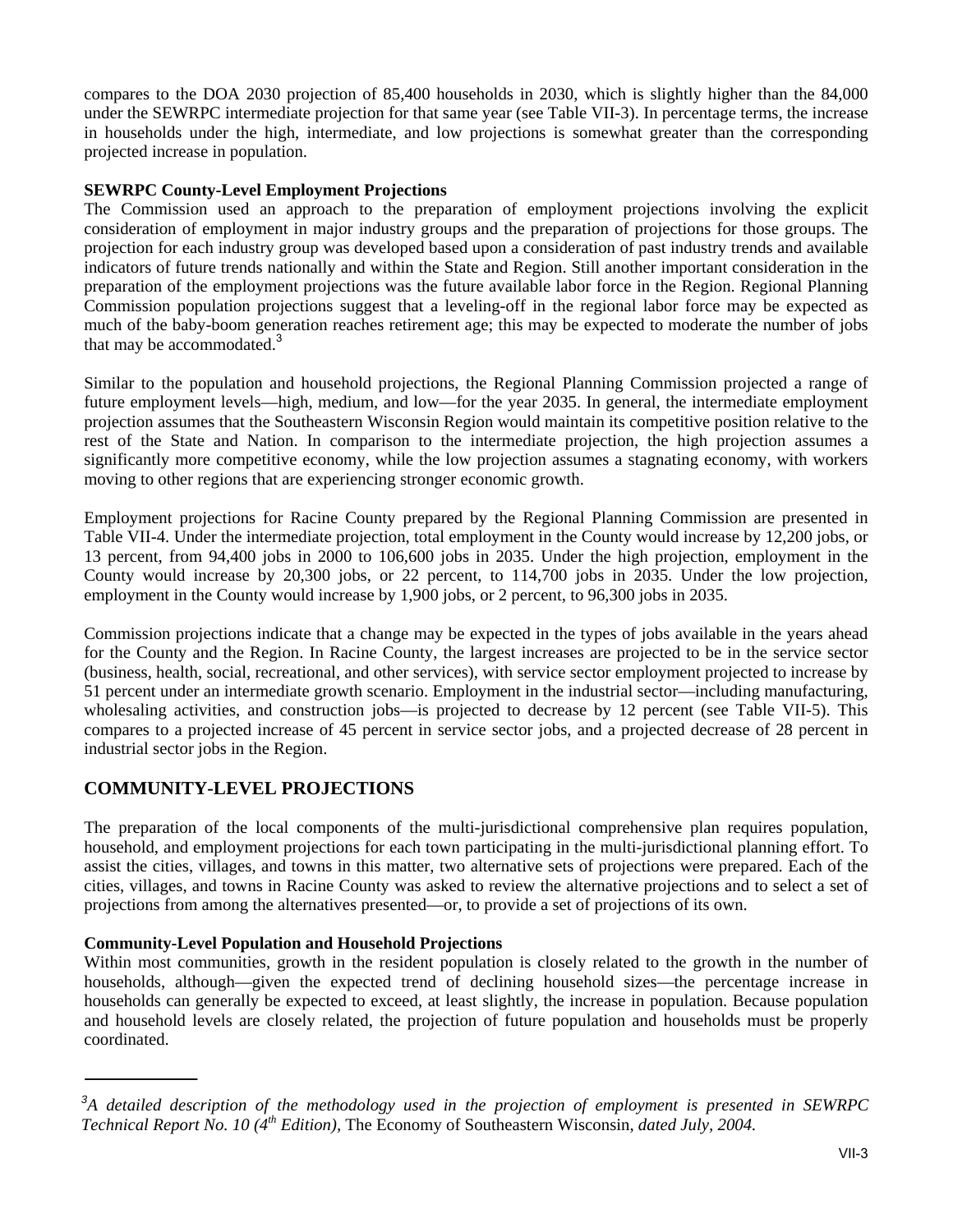Under the comprehensive planning effort, two alternative sets of inter-related population and household projections were presented for consideration by each participating town. The first is based upon the intermediate growth projections from the year 2035 regional land use plan. The second represents an extrapolation of historic trends in each community. The alternative projections are described further below.

# Local Population and Household Projections from the Year 2035 Regional Land Use Plan

The Regional Planning Commission's local population and household projections are essentially subcounty allocations of the Commission's county-level intermediate population and household projections, developed as part of the year 2035 regional land use plan. These allocations were based upon a consideration of past trends in population and households, existing local land use and master plans, and input received from local planning officials as the regional plan was prepared. The allocations reflect the basic regional plan concept that the vast majority of new residential development should be accommodated in urban service areas that provide sanitary sewer and other urban services. The projections assume that new development anticipated within a planned city or village sewer service area would be annexed by the city or village, unless there is a boundary agreement in place that provides for the area to remain in the town.<sup>4</sup> For purposes of the comprehensive plan, the year 2035 population and household levels originally set forth in the regional land use plan were adjusted upward, where warranted, to reflect actual growth estimated to have occurred through 2006.

# Trend-Based Local Population and Household Projections

The trend-based projections assume that the number of households in each community would continue to grow as it has in the past, looking back to 1980. In extrapolating future household levels for each community, the historic change in households between 2000 and 2006 was weighted more heavily than the change during the 1990s; and, similarly, the change in households during the 1990s was weighted more heavily than the change during the 1980s. The related population projection is based upon the projected number of households and the projected household size for the community, along with an allowance for population living in group quarters.<sup>5</sup>

The alternative household projections and alternative population projections are presented in Tables VII-6 and VII-7, respectively. For most of the communities in Racine County, the trend-based population and household projections are higher than the projections from the year 2035 regional land use plan.

During the course of the comprehensive planning effort, each of the cities, villages, and towns in Racine County chose a set of population and household projections for use in preparing the local components of the comprehensive plan. The population and household projections selected by the cities, villages, and towns are presented in Table VII-8. As indicated in that table, 10 of the communities selected the population and household projections from the regional land use plan; three selected the trend-based population and household projections; and four selected a locally-derived alternative set of population and household projections.

In combination, the community-level population projections that are to be used in the preparation of the comprehensive plan, as presented in Table VII-8, sum to a total of 224,300 persons for the County overall. This figure is between the SEWRPC year 2035 intermediate population projection for the County (213,000 persons) and the SEWRPC year 2035 high population projection for the County (243,500 persons), previously presented in Table VII-1. The community-level household projections that are to be used in the preparation of the

<sup>&</sup>lt;sup>4</sup>This assumption reflects the fact that most cities and villages require land to be annexed before providing sewer *and other urban services. It should be recognized that cities and villages and adjacent towns may enter into boundary or other cooperative agreements under which the city or village provides sewer service and other services within town areas without annexation.* 

*<sup>5</sup> For this purpose, the projected year 2035 average household size for each community indicated under the regional land use plan was applied to the trend-based projection of households to obtain the year 2035 household population. The year 2035 group quarters population from the regional land use plan was added to obtain the total population.*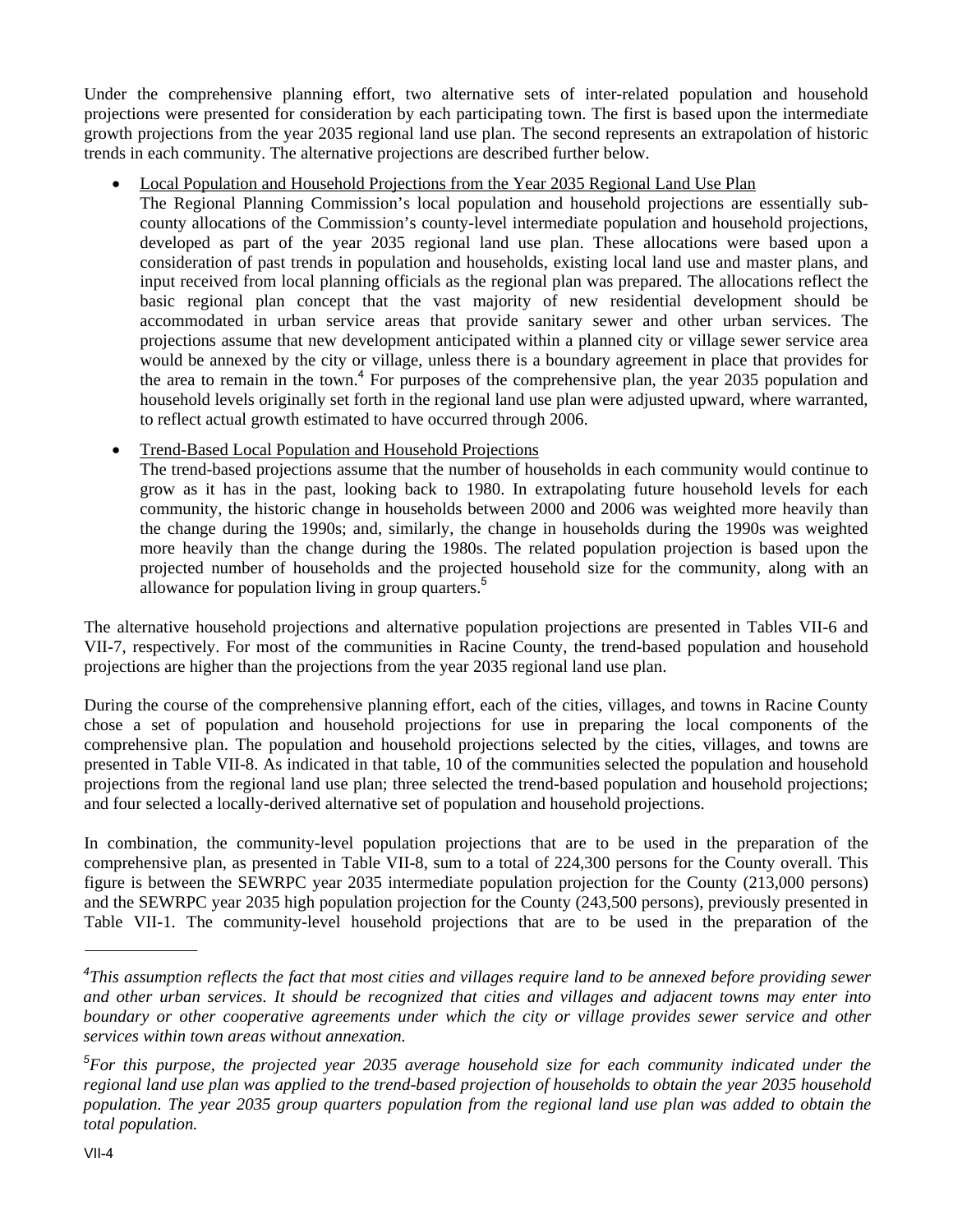comprehensive plan sum to a total of 88,200 households for the County overall. This figure is between the SEWRPC year 2035 intermediate household projection for the County (84,000 households) and the SEWRPC year 2035 high household projection for the County (95,700 households), previously presented in Table VII-3.

## **Community-Level Employment Projections**

Under the comprehensive planning process, two alternative employment projections were presented for consideration by each city, village, and town in Racine County. The first set of projections is based upon the intermediate growth projections from the year 2035 regional land use plan; the second represents an extrapolation of historic trends in each community. The alternative community-level employment projections are described further below.

- Local Employment Projections from the Year 2035 Regional Land Use Plan
	- The Regional Planning Commission's local employment projections are essentially sub-county allocations of the Commission's county-level intermediate employment projections, developed as part of the year 2035 regional land use plan. These allocations were based upon a consideration of past trends in employment, existing local land use and master plans, and input received from local planning officials as the regional plan was prepared. The allocations also reflect the basic regional plan concept that the vast majority of new jobs should be accommodated in urban service areas that provide sanitary sewer and other urban services. The projections assume that new development anticipated within a planned city or village sewer service area would be annexed by the city or village, unless there is a boundary agreement in place that provides for the area to remain in the Town. $<sup>6</sup>$  Given these assumptions, the regional plan</sup> envisions some employment increases in towns that have their own sewerage systems. In the Town of Raymond, the only town in Racine County without a sewerage system, the regional plan does not envision any employment increase.
- Trend-Based Employment Projections

The trend-based projection assumes a continuation of past employment change in each city, village, and town between 1980 and 2000. Consistent with the methodology used for the trend-based population and household projections, the change for more recent years weighted more heavily than change for earlier years.

The alternative employment projections are presented in Table VII-9. For most of the communities in Racine County, the trend-based employment projection is higher than the projection from the year 2035 regional land use plan.

Following a review of the alternative employment projections presented in Table VII-9, each of the cities, villages, and towns in Racine County chose an employment projection for use in preparing the local components of the comprehensive plan. The employment projections selected by the cities, villages, and towns are presented in Table VII-10. As indicated in that table, 10 of the communities selected the employment projection from the regional land use plan, five selected the trend-based employment projection, and two selected a locally-derived alternative employment projection.

The employment projections selected by each of the communities in Racine County correspond to the potential for significant development/redevelopment of land in commercial and industrial/business uses as identified in local and neighborhood land use plans. In the City of Racine where the number of jobs in 2000 is the same as the projected number of jobs in 2035 (44,200), the projected number of jobs represents a substantial recovery from the reduced levels of the early 2000s.

In combination, the community-level employment projections that are to be used in the preparation of the comprehensive plan, as presented in Table VII-10, sum to a total of 115,100 jobs for the County overall. This projection is essentially the same as the SEWRPC year 2035 high employment projection for the County (114,700 jobs), previously presented in Table VII-4.

*<sup>6</sup> See footnote No.4.*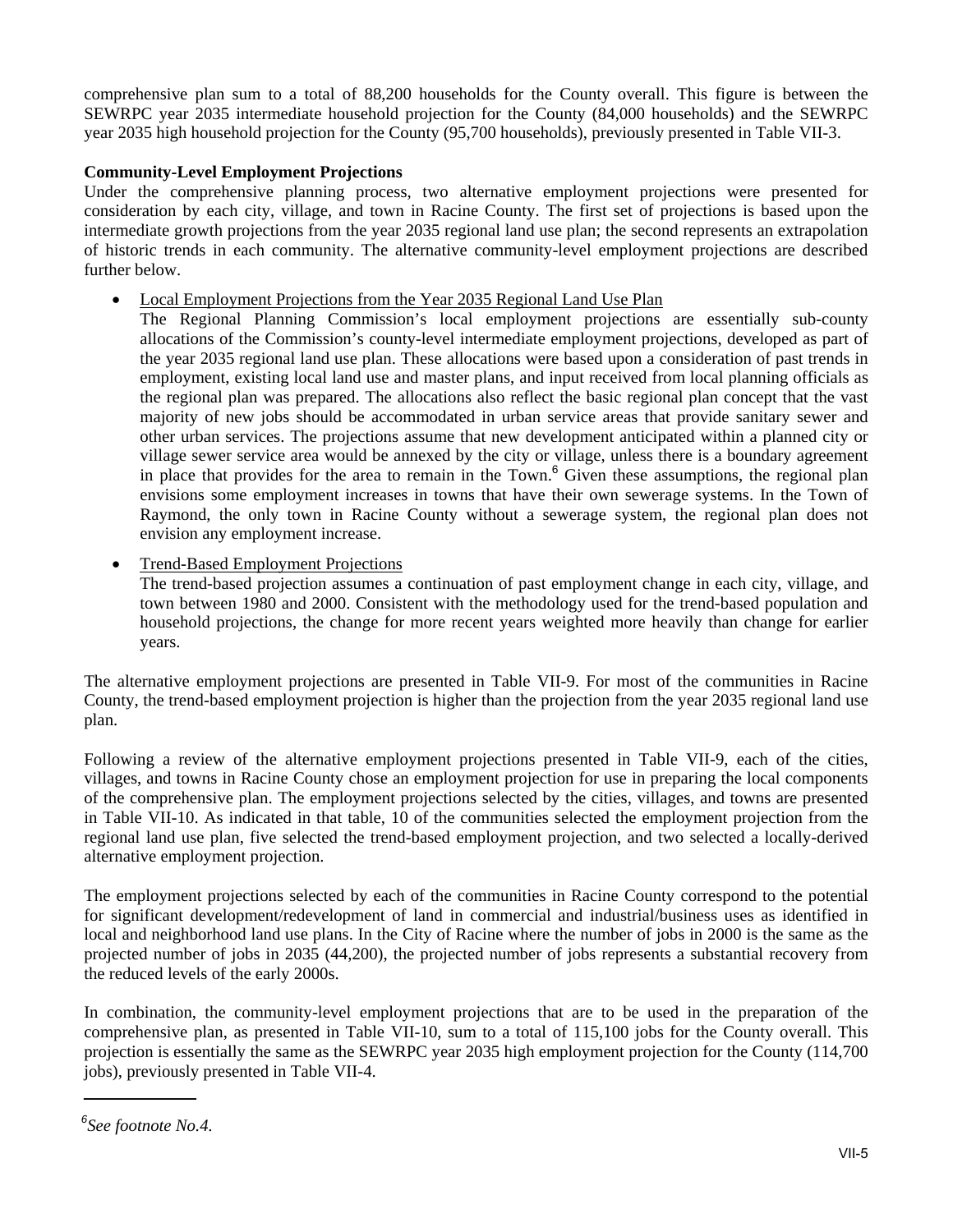# **CONCLUSION**

The long-range projections of population, household, and employment presented in Tables VII-8 and VII-10 are an important consideration in the preparation of the multi-jurisdictional comprehensive plan. Under these projections, the total County population would increase by 35,500 persons, or 19 percent, from 188,800 persons in 2000 to 224,300 persons in 2035. The number of households in the County would increase by 17,400, or 25 percent, from 70,800 households in 2000 to 88,200 households in 2035. Total employment in the County would increase by 20,700 jobs, or 22 percent, from 94,400 jobs in 2000 to 115,100 jobs in 2035. The county-level household, population, and employment projections are shown graphically on Figures VII-1, VII-2, and VII-3, respectively.

The projected levels of households, population, and jobs developed as part of this multi-jurisdictional comprehensive plan represent a higher rate of development in Racine County as compared to SEWRPC intermediate projections used as the basis for the year 2035 regional land use plan. The year 2035 projected levels of households and population are 5 percent higher than the regional plan and the projected level of jobs is 8 percent higher than the regional plan.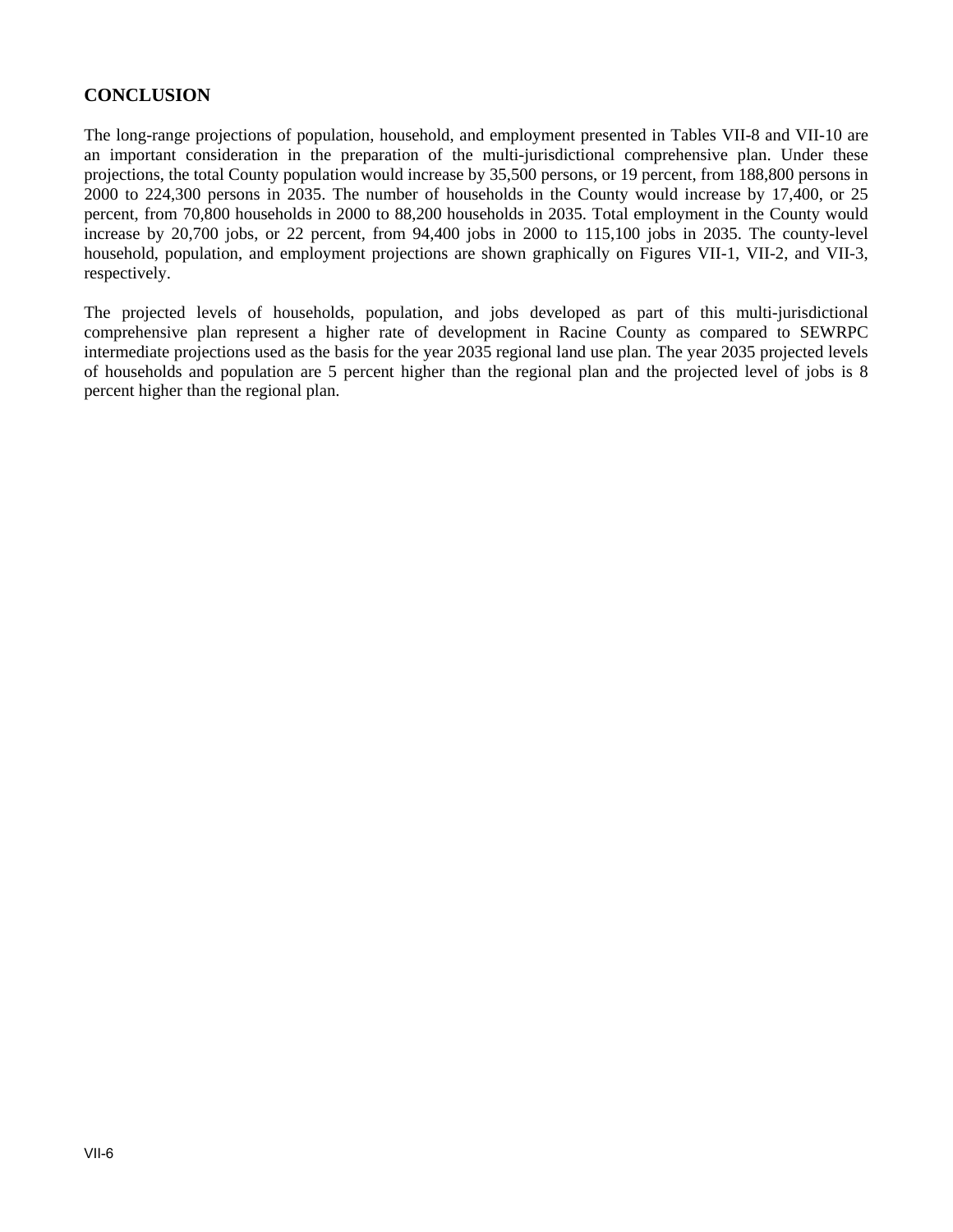|                             |            | <b>High Projection</b> |                               |            | Intermediate Projection       |         | Low Projection |                               |         |
|-----------------------------|------------|------------------------|-------------------------------|------------|-------------------------------|---------|----------------|-------------------------------|---------|
|                             |            |                        | Change from Preceding<br>Year |            | Change from Preceding<br>Year |         |                | Change from Preceding<br>Year |         |
| Year                        | Population | Number                 | Percent                       | Population | Number                        | Percent | Population     | Number                        | Percent |
| Actual Population: 2000     | 188,800    |                        | $ -$                          | 188,800    | - -                           | $ -$    | 188,800        |                               | - -     |
| <b>Projected Population</b> |            |                        |                               |            |                               |         |                |                               |         |
| 2005                        | 197.100    | 8,300                  | 4.4                           | 191.900    | 3,100                         | 1.6     | 189.800        | 1,000                         | 0.5     |
| 2010                        | 205.400    | 8,300                  | 4.2                           | 195.200    | 3,300                         | 1.7     | 190.800        | 1,000                         | 0.5     |
| 2015                        | 213,100    | 7.700                  | 3.7                           | 199.200    | 4,000                         | 2.0     | 193.200        | 2,400                         | 1.3     |
| 2020                        | 220.900    | 7,800                  | 3.7                           | 203,200    | 4,000                         | 2.0     | 195,500        | 2,300                         | 1.2     |
| 2025                        | 229.000    | 8,100                  | 3.7                           | 207.200    | 4,000                         | 2.0     | 197,900        | 2,400                         | 1.2     |
| 2030                        | 236.400    | 7,400                  | 3.2                           | 210.600    | 3,400                         | 1.6     | 199.500        | 1,600                         | 0.8     |
| 2035                        | 243,500    | 7,100                  | 3.0                           | 213,600    | 3,000                         | 1.4     | 200,800        | 1.300                         | 0.7     |
| Change: 2000-2035           | - -        | 54,700                 | 29.0                          | - -        | 24,800                        | 13.1    | - -            | 12,000                        | 6.4     |

#### **SEWRPC POPULATION PROJECTIONS FOR RACINE COUNTY: 2000-2035**

NOTE: The Regional Planning Commission projected a range of population levels: low, intermediate, and high. The intermediate projection is considered to be the most likely to be achieved; it was used as the basis for the preparation of the year 2035 regional land use plan. The high and low projections are intended to provide an indication of population levels that could be achieved under significantly higher and lower, but nevertheless plausible, growth scenarios.

*Source: U.S. Bureau of the Census and SEWRPC.* 

#### **Table VII-2**

# **SEWRPC PROJECTION OF POPULATION BY AGE FOR RACINE COUNTY: 2000-2035**

(Intermediate Projection)

|                       |         |         |         |         | Year    |         |         |         |
|-----------------------|---------|---------|---------|---------|---------|---------|---------|---------|
| Age Group             | 2000    | 2005    | 2010    | 2015    | 2020    | 2025    | 2030    | 2035    |
| Under 5               | 13.220  | 12.902  | 12,914  | 13.342  | 13.672  | 13.742  | 13.716  | 13,885  |
|                       | 14.069  | 13,737  | 13,482  | 13,545  | 13,992  | 14,367  | 14,432  | 14,438  |
|                       | 14,667  | 14,638  | 14,373  | 14,156  | 14,221  | 14,721  | 15,106  | 15,210  |
| 15 to 19              | 14.008  | 14,550  | 14,605  | 14,401  | 14,185  | 14,280  | 14,764  | 15,181  |
| Subtotal 0 to 19      | 55.964  | 55,827  | 55.374  | 55,444  | 56.070  | 57,110  | 58.018  | 58,714  |
|                       | 10.602  | 12,293  | 12,840  | 12,944  | 12.766  | 12,609  | 12,686  | 13,142  |
| 25 to 29              | 11,116  | 9,908   | 11,582  | 12,152  | 12,252  | 12,107  | 11,952  | 12,056  |
|                       | 13.415  | 11.680  | 10,462  | 12,282  | 12.889  | 13,020  | 12.860  | 12,724  |
|                       | 15.886  | 13,754  | 12,044  | 10,830  | 12,714  | 13,371  | 13,501  | 13,365  |
|                       | 16.118  | 15,822  | 13,774  | 12.102  | 10.880  | 12,815  | 13,476  | 13,638  |
| Subtotal 20 to 44     | 67,137  | 63,457  | 60,702  | 60,310  | 61.501  | 63,922  | 64,475  | 64,925  |
|                       | 14,063  | 15,878  | 15,681  | 13,699  | 12,030  | 10,837  | 12,778  | 13,472  |
|                       | 12.204  | 13.636  | 15.501  | 15.375  | 13.437  | 11,831  | 10.660  | 12,606  |
| 55 to 59              | 9.105   | 11,435  | 12,870  | 14.703  | 14,592  | 12,793  | 11.271  | 10,189  |
|                       | 7,125   | 8,273   | 10,481  | 11,861  | 13,573  | 13,519  | 11,867  | 10,485  |
| Subtotal 45 to 64     | 42.497  | 49,222  | 54.533  | 55.638  | 53.632  | 48.980  | 46.576  | 46.752  |
|                       | 6.147   | 6.278   | 7,350   | 9.372   | 10.623  | 12,217  | 12.186  | 10.722  |
|                       | 5,859   | 5,273   | 5,434   | 6,409   | 8,206   | 9,349   | 10,790  | 10,783  |
| 75 to 79              | 5,052   | 4,797   | 4,375   | 4,548   | 5,397   | 6,964   | 7,957   | 9,220   |
|                       | 3,329   | 3.775   | 3,635   | 3,361   | 3,525   | 4,230   | 5,506   | 6,304   |
| 85 and older          | 2,846   | 3,250   | 3,795   | 4,103   | 4,200   | 4,432   | 5,048   | 6,167   |
| Subtotal 65 and older | 23,233  | 23,373  | 24,589  | 27,793  | 31,951  | 37,192  | 41,487  | 43,196  |
| Total                 | 188.831 | 191.879 | 195.198 | 199.185 | 203.154 | 207.204 | 210.556 | 213,587 |

NOTE: Age groups which approximate the "baby boom" generation (persons born from 1946 through 1964) are shaded gray.

*Source: U.S. Bureau of the Census and SEWRPC.*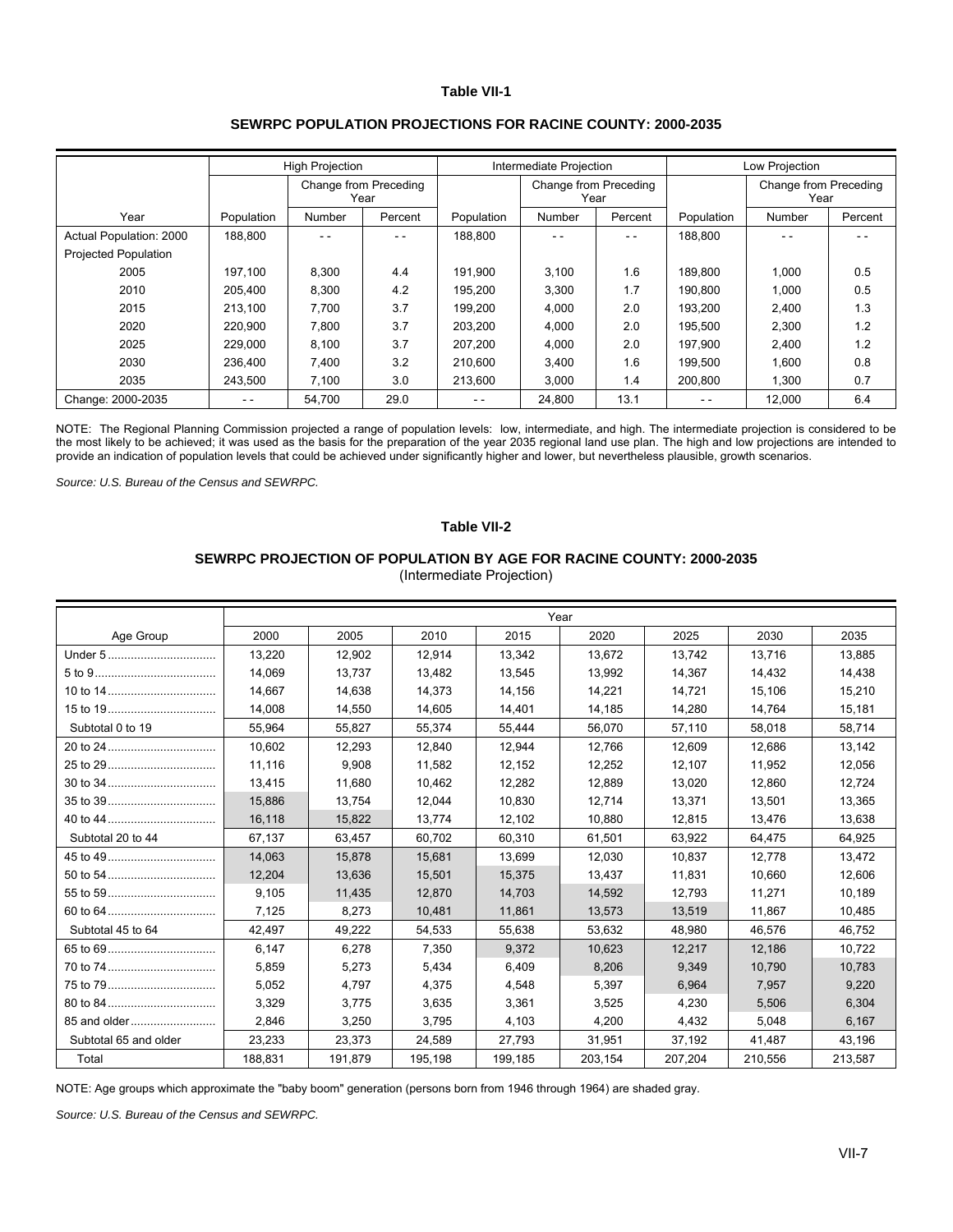|                         |            | <b>High Projection</b> |                               |               | Intermediate Projection       |         |                               | Low Projection |         |  |  |
|-------------------------|------------|------------------------|-------------------------------|---------------|-------------------------------|---------|-------------------------------|----------------|---------|--|--|
|                         |            |                        | Change from Preceding<br>Year |               | Change from Preceding<br>Year |         | Change from Preceding<br>Year |                |         |  |  |
| Year                    | Households | Number                 | Percent                       | Households    | Number                        | Percent | Households                    | <b>Number</b>  | Percent |  |  |
| Actual Households: 2000 | 70,800     | - -                    | - -                           | 70,800        | - -                           | $ -$    | 70,800                        |                | - -     |  |  |
| Projected Households    |            |                        |                               |               |                               |         |                               |                |         |  |  |
| 2005                    | 75,100     | 4,300                  | 6.1                           | 73,100        | 2,300                         | 3.2     | 72,300                        | 1,500          | 2.1     |  |  |
| 2010                    | 78,900     | 3,800                  | 5.1                           | 74,900        | 1,800                         | 2.5     | 73,200                        | 900            | 1.2     |  |  |
| 2015                    | 82,500     | 3,600                  | 4.6                           | 77,100        | 2,200                         | 2.9     | 74,800                        | 1,600          | 2.2     |  |  |
| 2020                    | 85,800     | 3,300                  | 4.0                           | 78,900        | 1,800                         | 2.3     | 75,900                        | 1,100          | 1.5     |  |  |
| 2025                    | 89,600     | 3,800                  | 4.4                           | 81,000        | 2,100                         | 2.7     | 77,400                        | 1,500          | 2.0     |  |  |
| 2030                    | 92,700     | 3,100                  | 3.5                           | 82,600        | 1,600                         | 2.0     | 78,200                        | 800            | 1.0     |  |  |
| 2035                    | 95,700     | 3,000                  | 3.2                           | 84,000        | 1,400                         | 1.7     | 78,900                        | 700            | 0.9     |  |  |
| Change: 2000-2035       | - -        | 24,900                 | 35.2                          | $\sim$ $\sim$ | 13,200                        | 18.6    | - -                           | 8,100          | 11.4    |  |  |

#### **SEWRPC HOUSEHOLD PROJECTIONS FOR RACINE COUNTY: 2000-2035**

NOTE: The Regional Planning Commission projected a range of household levels: low, intermediate, and high. The intermediate projection is considered to be the most likely to be achieved; it was used as the basis for the preparation of the year 2035 regional land use plan. The high and low projections are intended to provide an indication of the number of households that could be achieved under significantly higher and lower, but nevertheless plausible, growth scenarios.

*Source: U.S. Bureau of the Census and SEWRPC.* 

#### **Table VII-4**

#### **SEWRPC EMPLOYMENT PROJECTIONS FOR RACINE COUNTY: 2000-2035**

|                             |               | <b>High Projection</b> |                               |         | Intermediate Projection       |         | Low Projection                |          |         |  |
|-----------------------------|---------------|------------------------|-------------------------------|---------|-------------------------------|---------|-------------------------------|----------|---------|--|
|                             |               |                        | Change from Preceding<br>Year |         | Change from Preceding<br>Year |         | Change from Preceding<br>Year |          |         |  |
| Year                        | Jobs          | Number                 | Percent                       | Jobs    | Number                        | Percent | Jobs                          | Number   | Percent |  |
| Actual Employment: 2000     | 94,400        |                        | - -                           | 94,400  | - -                           |         | 94,400                        |          |         |  |
| <b>Projected Employment</b> |               |                        |                               |         |                               |         |                               |          |         |  |
| 2005                        | 92,400        | $-2,000$               | $-2.1$                        | 91,900  | $-2,500$                      | $-2.6$  | 91,400                        | $-3,000$ | $-3.2$  |  |
| 2010                        | 97.900        | 5,500                  | 6.0                           | 96,200  | 4,300                         | 4.7     | 93,500                        | 2,100    | 2.3     |  |
| 2015                        | 103,100       | 5,200                  | 5.3                           | 99,900  | 3,700                         | 3.8     | 94,900                        | 1,400    | 1.5     |  |
| 2020                        | 106,900       | 3,800                  | 3.7                           | 102,100 | 2,200                         | 2.2     | 95,400                        | 500      | 0.5     |  |
| 2025                        | 109,300       | 2,400                  | 2.2                           | 103,100 | 1,000                         | 1.0     | 95,200                        | $-200$   | $-0.2$  |  |
| 2030                        | 111.900       | 2,600                  | 2.4                           | 104,500 | 1,400                         | 1.4     | 95,500                        | 300      | 0.3     |  |
| 2035                        | 114,700       | 2,800                  | 2.5                           | 106,600 | 2,100                         | 2.0     | 96,300                        | 800      | 0.8     |  |
| Change: 2000-2035           | $\frac{1}{2}$ | 20,300                 | 21.5                          | $ -$    | 12,200                        | 12.9    | - -                           | 1,900    | 2.0     |  |

NOTE: The Regional Planning Commission projected a range of employment levels: low, intermediate, and high. The intermediate projection is considered to be the most likely to be achieved; it was used as the basis for the preparation of the year 2035 regional land use plan. The high and low projections are intended to provide an indication of employment levels that could be achieved under significantly higher and lower, but nevertheless plausible, growth scenarios.

*Source: U.S. Bureau of the Economic Analysis and SEWRPC.*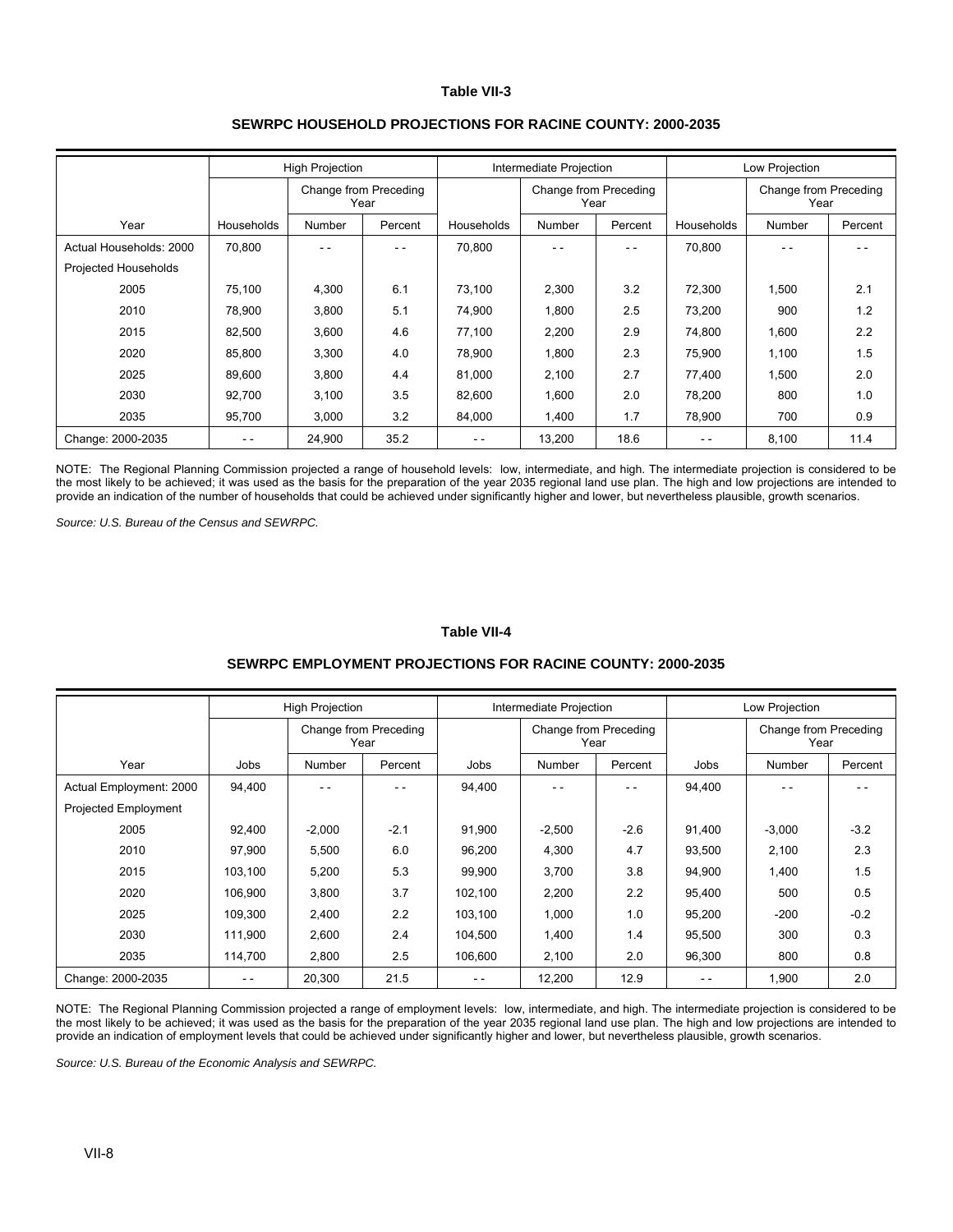#### **SEWRPC PROJECTION OF EMPLOYMENT BY INDUSTRY GROUP FOR RACINE COUNTY: 2000-2035**  (Intermediate Projection)

|                                             | Actual 2000 |                     |                | Projected 2035      | Projected Change:<br>2000-2035 |         |
|---------------------------------------------|-------------|---------------------|----------------|---------------------|--------------------------------|---------|
| General Industry Group                      | Jobs        | Percent of<br>Total |                | Percent of<br>Total | Number                         | Percent |
|                                             | 32.700      | 34.6                | Jobs<br>28.900 | 27.1                | $-3.800$                       | $-11.6$ |
|                                             | 16.300      | 17.3                | 16.500         | 15.5                | 200                            | 1.2     |
|                                             | 31.400      | 33.3                | 47.400         | 44.5                | 16.000                         | 51.0    |
| Transportation, Communication, and Utilties | 2,900       | 3.1                 | 2,700          | 2.5                 | $-200$                         | $-6.9$  |
|                                             | 9.100       | 9.6                 | 9.200          | 8.6                 | 100                            | 1.1     |
|                                             | 2.000       | 2.1                 | 1.900          | 1.8                 | $-100$                         | $-5.0$  |
| Total                                       | 94.400      | 100.0               | 106.600        | 100.0               | 12.200                         | 12.9    |

*a Includes manufacturing, wholesale trade, and construction.* 

*b Includes all service employment, including business, health, social, and other services.* 

*c Includes all government employment and public education.* 

*d Includes agriculture, agricultural services, forestry, and mining.*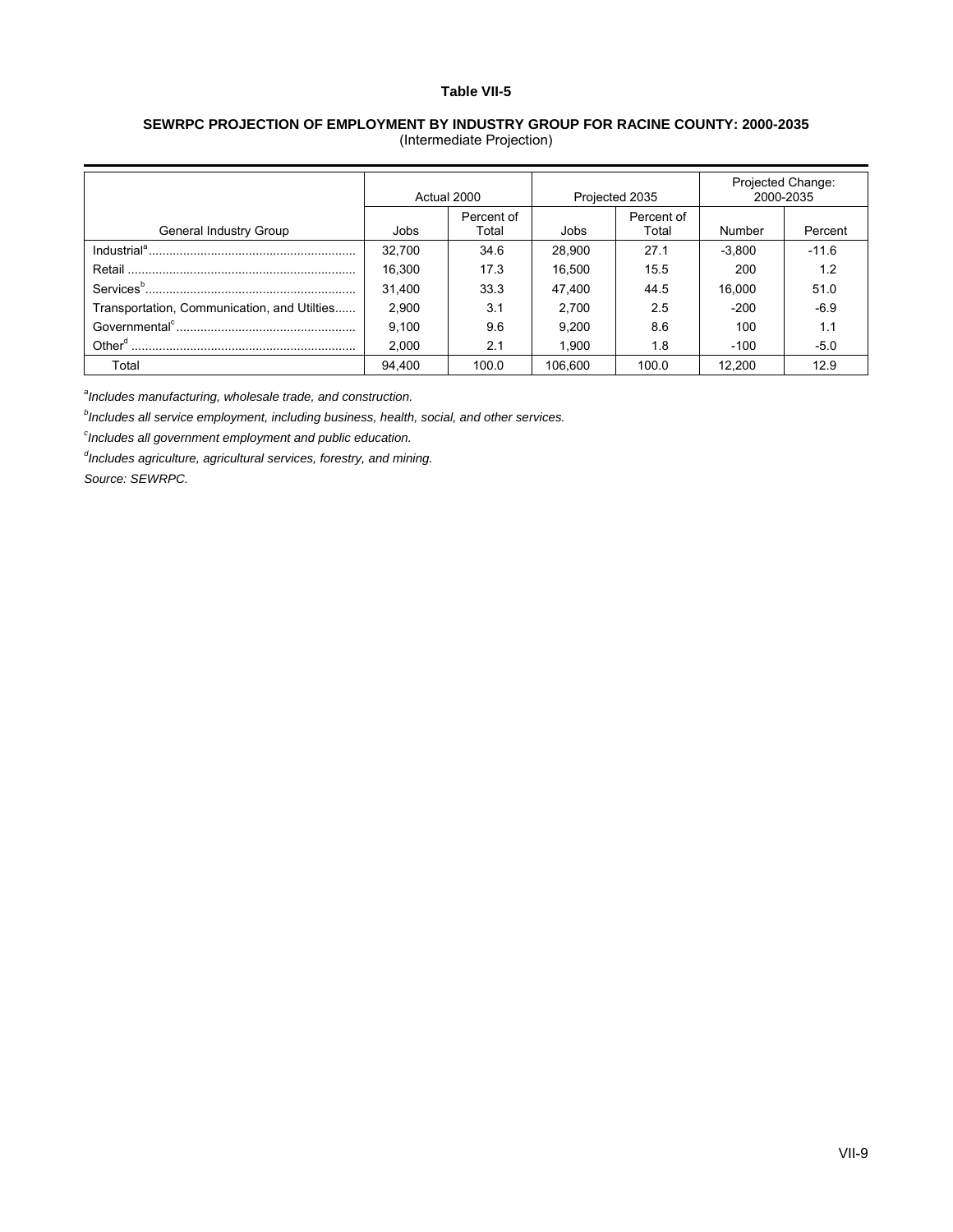|               |                | <b>Actual Households</b> |                |                  |               |                                                                              | Alternative Household Projections: 2035 |               |                          |                  |
|---------------|----------------|--------------------------|----------------|------------------|---------------|------------------------------------------------------------------------------|-----------------------------------------|---------------|--------------------------|------------------|
|               |                |                          |                |                  |               | SEWRPC Regional Land Use Plan<br>(Intermediate Growth Scenario) <sup>a</sup> |                                         |               | Trend Based <sup>b</sup> |                  |
|               |                |                          |                |                  | House-        | Change 2000-2035                                                             |                                         | House-        |                          | Change 2000-2035 |
| Community     | 1980<br>Census | 1990<br>Census           | 2000<br>Census | 2006<br>Estimate | holds<br>2035 | Number                                                                       | Percent                                 | holds<br>2035 | Number                   | Percent          |
| <b>Cities</b> |                |                          |                |                  |               |                                                                              |                                         |               |                          |                  |
| Burlington    | 2,928          | 3,346                    | 3.838          | 4.177            | 4.832         | 994                                                                          | 25.9                                    | 5.695         | 1.857                    | 48.4             |
| Racine        | 31,744         | 31,767                   | 31,449         | 31.669           | 32,366        | 917                                                                          | 2.9                                     | 31,940        | 491                      | 1.6              |
| Villages      |                |                          |                |                  |               |                                                                              |                                         |               |                          |                  |
| Caledonia     | 6.328          | 7.058                    | 8.549          | 9,487            | 11.731        | 3,182                                                                        | 37.2                                    | 13.644        | 5,095                    | 59.6             |
| Elmwood Park  | 164            | 186                      | 200            | 201              | 201           | 1                                                                            | 0.5                                     | 220           | 20                       | 10.0             |
| Mt. Pleasant  | 6,438          | 7,708                    | 9,453          | 10,925           | 13,357        | 3,904                                                                        | 41.3                                    | 16,909        | 7,456                    | 78.9             |
| North Bay     | 88             | 91                       | 91             | 91               | 93            | $\overline{2}$                                                               | 2.2                                     | 91            | 0                        | 0.0              |
| $Rochesterc$  | 706            | 944                      | 1,192          | 1.367            | 1,539         | 347                                                                          | 29.1                                    | 2,159         | 967                      | 81.1             |
| Sturtevant    | 1.262          | 1,308                    | 1,477          | 1,845            | 2,135         | 658                                                                          | 44.5                                    | 2,976         | 1,499                    | 101.5            |
| Union Grove   | 1,159          | 1,295                    | 1,631          | 1,828            | 2,085         | 454                                                                          | 27.8                                    | 2,717         | 1,086                    | 66.6             |
| Waterford     | 721            | 903                      | 1,561          | 1,891            | 2,289         | 728                                                                          | 46.6                                    | 3,457         | 1,896                    | 121.5            |
| Wind Point    | 562            | 711                      | 736            | 751              | 761           | 25                                                                           | 3.4                                     | 877           | 141                      | 19.2             |
| Towns         |                |                          |                |                  |               |                                                                              |                                         |               |                          |                  |
| Burlington    | 1.805          | 2.044                    | 2.354          | 2.511            | 2.743         | 389                                                                          | 16.5                                    | 3.304         | 950                      | 40.4             |
| Dover         | 836            | 1,033                    | 1,193          | 1,307            | 1,379         | 186                                                                          | 15.6                                    | 1,829         | 636                      | 53.3             |
| Norway        | 1.383          | 1.817                    | 2,641          | 2,939            | 3,074         | 433                                                                          | 16.4                                    | 4,679         | 2,038                    | 77.2             |
| Raymond       | 1.053          | 1,076                    | 1,245          | 1,419            | 1,520         | 275                                                                          | 22.1                                    | 2,038         | 793                      | 63.7             |
| Waterford     | 1.289          | 1,469                    | 2,086          | 2,359            | 2,802         | 716                                                                          | 34.3                                    | 3,741         | 1,655                    | 79.3             |
| Yorkville     | 952            | 980                      | 1,123          | 1,193            | 1,213         | 90                                                                           | 8.0                                     | 1,522         | 399                      | 35.5             |
| County        | 59,418         | 63,736                   | 70,819         | 75,960           | 84,120        | 13,301                                                                       | 18.8                                    | 97,798        | 26,979                   | 38.1             |

<sup>a</sup>These projections are based upon the year 2035 regional land use plan. The regional land use plan recommends that much of the future increase in *households and population within the County be accommodated in urban service areas that provide sanitary sewer and other urban services. The projections assume that new development within a planned city or village sewer service area would be annexed by the city or village.* 

*b The trend-based projection assumes a continuation of the past change in households in each community since 1980, with the change for more recent years weighted more heavily than the change for earlier years. In developing this projection, the change in households between 2000 and 2006 was*  weighted more heavily than the change during the 1990s; and, similarly, the change in households during the 1990s was weighted more heavily than the *change during the 1980s.* 

<sup>c</sup> The Town and Village of Rochester were consolidated as the Village of Rochester in December 2008. Consequently, the community-level data for the *original Village and Town of Rochester have been combined in this table.*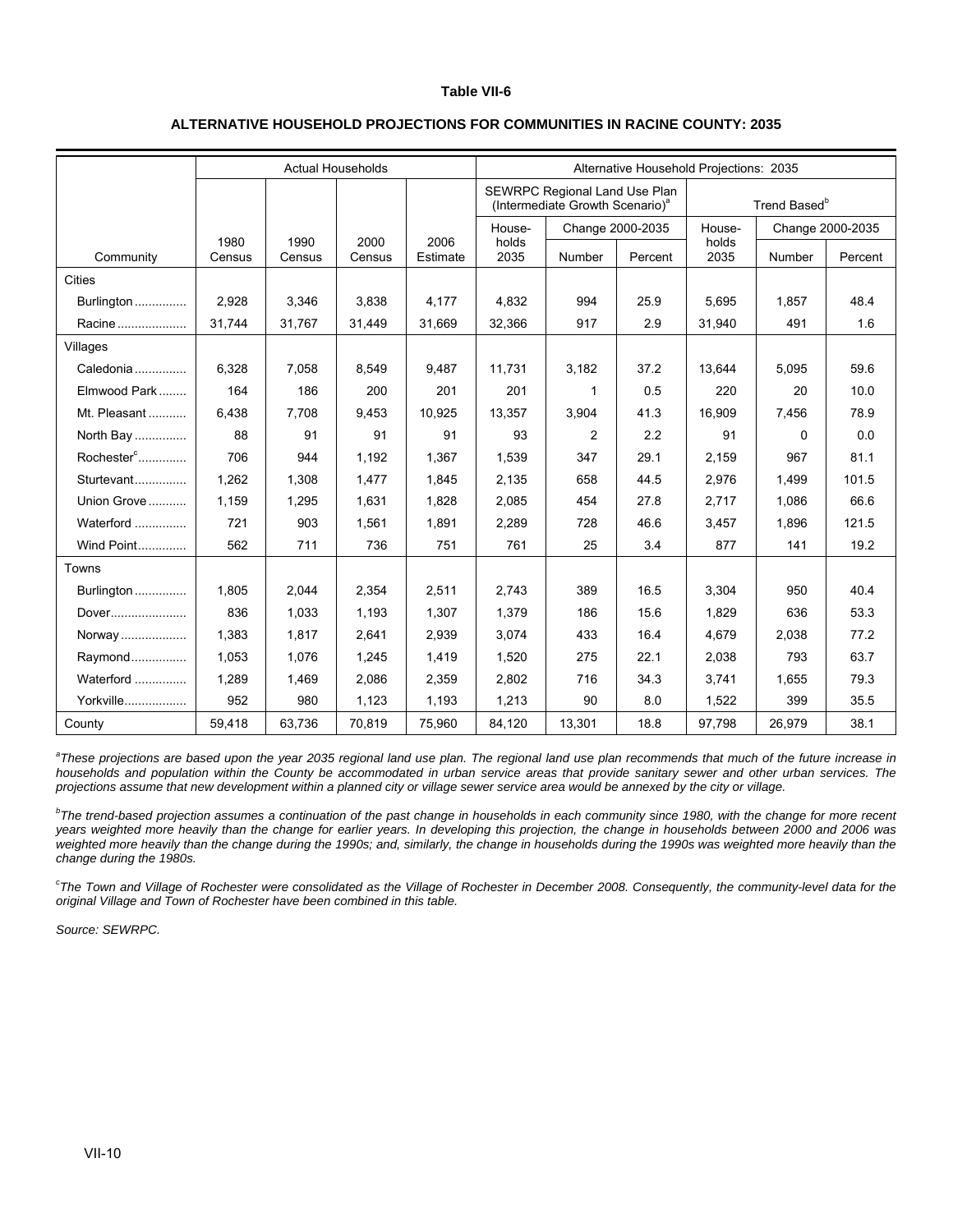| ALTERNATIVE POPULATION PROJECTIONS FOR COMMUNITIES IN RACINE COUNTY: 2035 |  |
|---------------------------------------------------------------------------|--|
|---------------------------------------------------------------------------|--|

|                   |         |         | <b>Actual Population</b> |                                 |                                                                              |                  |         | Alternative Population Projections: 2035 |                          |         |
|-------------------|---------|---------|--------------------------|---------------------------------|------------------------------------------------------------------------------|------------------|---------|------------------------------------------|--------------------------|---------|
|                   |         |         |                          | 2006                            | SEWRPC Regional Land Use Plan<br>(Intermediate Growth Scenario) <sup>a</sup> |                  |         |                                          | Trend Based <sup>b</sup> |         |
|                   | 1980    | 1990    | 2000                     | Department of<br>Administration | Population                                                                   | Change 2000-2035 |         | Population                               | Change 2000-2035         |         |
| Community         | Census  | Census  | Census                   | Estimate                        | 2035                                                                         | Number           | Percent | 2035                                     | Number                   | Percent |
| <b>Cities</b>     |         |         |                          |                                 |                                                                              |                  |         |                                          |                          |         |
| Burlington        | 8.385   | 8,851   | 9,936                    | 10,485                          | 11.867                                                                       | 1,931            | 19.4    | 13,931                                   | 3,995                    | 40.2    |
| Racine            | 85,725  | 84,298  | 81,855                   | 80,340                          | 80,514                                                                       | $-1,341$         | $-1.6$  | 79,395                                   | $-2,460$                 | $-3.0$  |
| Villages          |         |         |                          |                                 |                                                                              |                  |         |                                          |                          |         |
| Caledonia         | 20,940  | 20,999  | 23,614                   | 24,770                          | 30,342                                                                       | 6,728            | 28.5    | 35,243                                   | 11,629                   | 49.2    |
| Elmwood Park      | 483     | 534     | 474                      | 445                             | 450                                                                          | $-24$            | $-5.1$  | 495                                      | 21                       | 4.4     |
| Mt. Pleasant      | 19,340  | 20,084  | 23,142                   | 25,430                          | 31,570                                                                       | 8,428            | 36.4    | 39,749                                   | 16,607                   | 71.8    |
| North Bay         | 219     | 246     | 260                      | 251                             | 249                                                                          | $-11$            | $-4.2$  | 244                                      | $-16$                    | $-6.2$  |
| $Rochesterc$      | 2,224   | 2,822   | 3,403                    | 3,702                           | 4,120                                                                        | 717              | 21.1    | 5,788                                    | 2,385                    | 70.1    |
| Sturtevant        | 4.130   | 3,803   | 5,287                    | 6,049                           | 7,116                                                                        | 1,829            | 34.6    | 9,216                                    | 3,929                    | 74.3    |
| Union Grove       | 3,517   | 3,669   | 4,322                    | 4,526                           | 5,455                                                                        | 1,133            | 26.2    | 7,015                                    | 2,693                    | 62.3    |
| Waterford         | 2.051   | 2,431   | 4.048                    | 4,737                           | 5.700                                                                        | 1.652            | 40.8    | 8,577                                    | 4,529                    | 111.9   |
| <b>Wind Point</b> | 1,695   | 1,941   | 1,853                    | 1,826                           | 1,812                                                                        | $-41$            | $-2.2$  | 2,087                                    | 234                      | 12.6    |
| Towns             |         |         |                          |                                 |                                                                              |                  |         |                                          |                          |         |
| Burlington        | 5,629   | 5,833   | 6,384                    | 6,481                           | 7,087                                                                        | 703              | 11.0    | 8,515                                    | 2,131                    | 33.4    |
| Dover             | 3,419   | 3,631   | 3,908                    | 4,003                           | 4,256                                                                        | 348              | 8.9     | 5,417                                    | 1,509                    | 38.6    |
| Norway            | 4,619   | 5,493   | 7,600                    | 8,056                           | 8,391                                                                        | 791              | 10.4    | 12,786                                   | 5,186                    | 68.2    |
| Raymond           | 3,610   | 3,243   | 3,516                    | 3,730                           | 4,087                                                                        | 571              | 16.2    | 5,476                                    | 1,960                    | 55.7    |
| Waterford         | 3.984   | 4,255   | 5,938                    | 6,418                           | 7,556                                                                        | 1.618            | 27.2    | 10,101                                   | 4,163                    | 70.1    |
| Yorkville         | 3,162   | 2,901   | 3,291                    | 3,331                           | 3,401                                                                        | 110              | 3.3     | 4,213                                    | 922                      | 28.0    |
| County            | 173,132 | 175,034 | 188,831                  | 194,580                         | 213,973                                                                      | 25,142           | 13.3    | 248,248                                  | 59,417                   | 31.5    |

<sup>a</sup>These projections are based upon the year 2035 regional land use plan. The regional land use plan recommends that much of the future increase in *population and households within the County be accommodated in urban service areas that provide sanitary sewer and other urban services. The projections assume that new development within a planned city or village sewer service area would be annexed by the city or village.* 

*b These projections reflect the trend-based projections of households from Table VII-6. They were derived from the projected number of households and the anticipated household size for each community, along with an allowance for the population living in group quarters.* 

<sup>c</sup> The Town and Village of Rochester were consolidated as the Village of Rochester in December 2008. Consequently, the community-level data for the *original Village and Town of Rochester have been combined in this table.*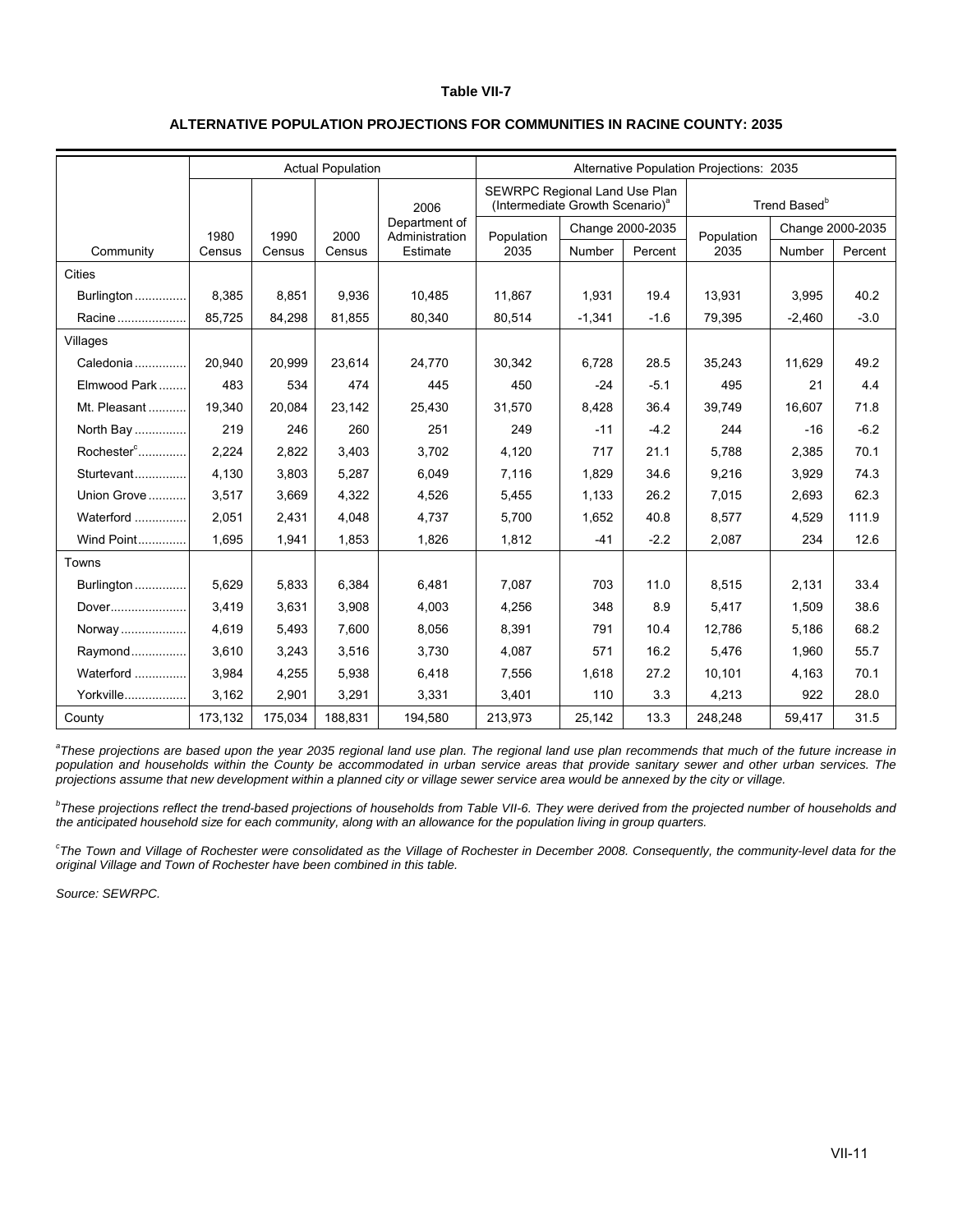#### **COMMUNITY-LEVEL HOUSEHOLD AND POPULATION PROJECTIONS TO BE USED IN THE RACINE COUNTY MULTI-JURISDICTIONAL COMPREHENSIVE PLAN: 2035**

|                        |        |           | <b>Total Households</b> |         |         |           | <b>Total Population</b> |         |
|------------------------|--------|-----------|-------------------------|---------|---------|-----------|-------------------------|---------|
|                        | Actual | Projected |                         | Change  | Actual  | Projected | Change                  |         |
| Community              | 2000   | 2035      | Number                  | Percent | 2000    | 2035      | Number                  | Percent |
| Cities                 |        |           |                         |         |         |           |                         |         |
| Burlington             | 3.838  | 4.832     | 994                     | 25.6    | 9.936   | 11.867    | 1,931                   | 19.4    |
| Racine                 | 31,449 | 32,366    | 917                     | 2.9     | 81,855  | 80,514    | $-1,341$                | $-1.6$  |
| Villages               |        |           |                         |         |         |           |                         |         |
| Caledonia              | 8.549  | 11.731    | 3,182                   | 37.2    | 23,614  | 30.342    | 6.728                   | 28.5    |
| Elmwood Park           | 200    | 201       | 1                       | 0.5     | 474     | 450       | $-24$                   | $-5.1$  |
| Mt. Pleasant           | 9.453  | 14.800    | 5,347                   | 56.6    | 23,142  | 35,000    | 11,858                  | 51.2    |
| North Bay <sup>a</sup> | 97     | 97        | $\Omega$                | 0.0     | 264     | 260       | $-4$                    | $-0.2$  |
| Rochester <sup>b</sup> | 1.192  | 1.842     | 650                     | 54.5    | 3.403   | 4.934     | 1,531                   | 45.0    |
| Sturtevant             | 1,477  | 2,135     | 658                     | 44.5    | 5,287   | 7,116     | 1,829                   | 34.6    |
| Union Grove            | 1.631  | 2.717     | 1.086                   | 66.6    | 4.322   | 7.015     | 2.693                   | 62.3    |
| Waterford              | 1,561  | 2,289     | 728                     | 46.6    | 4,048   | 5,700     | 1,652                   | 40.8    |
| Wind Point             | 736    | 761       | 25                      | 3.4     | 1,853   | 1,812     | $-41$                   | $-2.2$  |
| Towns                  |        |           |                         |         |         |           |                         |         |
| Burlington             | 2,354  | 2,854     | 500                     | 21.2    | 6,384   | 7,363     | 979                     | 15.3    |
| Dover                  | 1,193  | 1.829     | 636                     | 55.3    | 3.908   | 5.417     | 1.509                   | 38.6    |
| Norway                 | 2,641  | 3,074     | 433                     | 16.4    | 7,600   | 8,391     | 791                     | 10.4    |
| Raymond                | 1,245  | 1,745     | 500                     | 40.2    | 3.516   | 4.694     | 1,178                   | 33.5    |
| Waterford              | 2,086  | 3,741     | 1,655                   | 79.3    | 5,938   | 10,101    | 4,163                   | 70.0    |
| Yorkville              | 1,123  | 1,213     | 90                      | 8.0     | 3,291   | 3,401     | 110                     | 3.3     |
| County                 | 70,825 | 88,227    | 17,402                  | 24.6    | 188,835 | 224,377   | 35,542                  | 18.8    |

<sup>a</sup>While data from the U.S. Census Bureau reports that there were 91 households and 95 housing units in the Village of North Bay in 2000, there are actually 97 *housing units in the Village. Consequently, Village officials requested that, for the purposes of this analysis, the number of households in the Village should be 97.* 

*b The Town and Village of Rochester were consolidated as the Village of Rochester in December 2008. Consequently, the community-level projections selected by the original Village and Town of Rochester have been combined in this table.*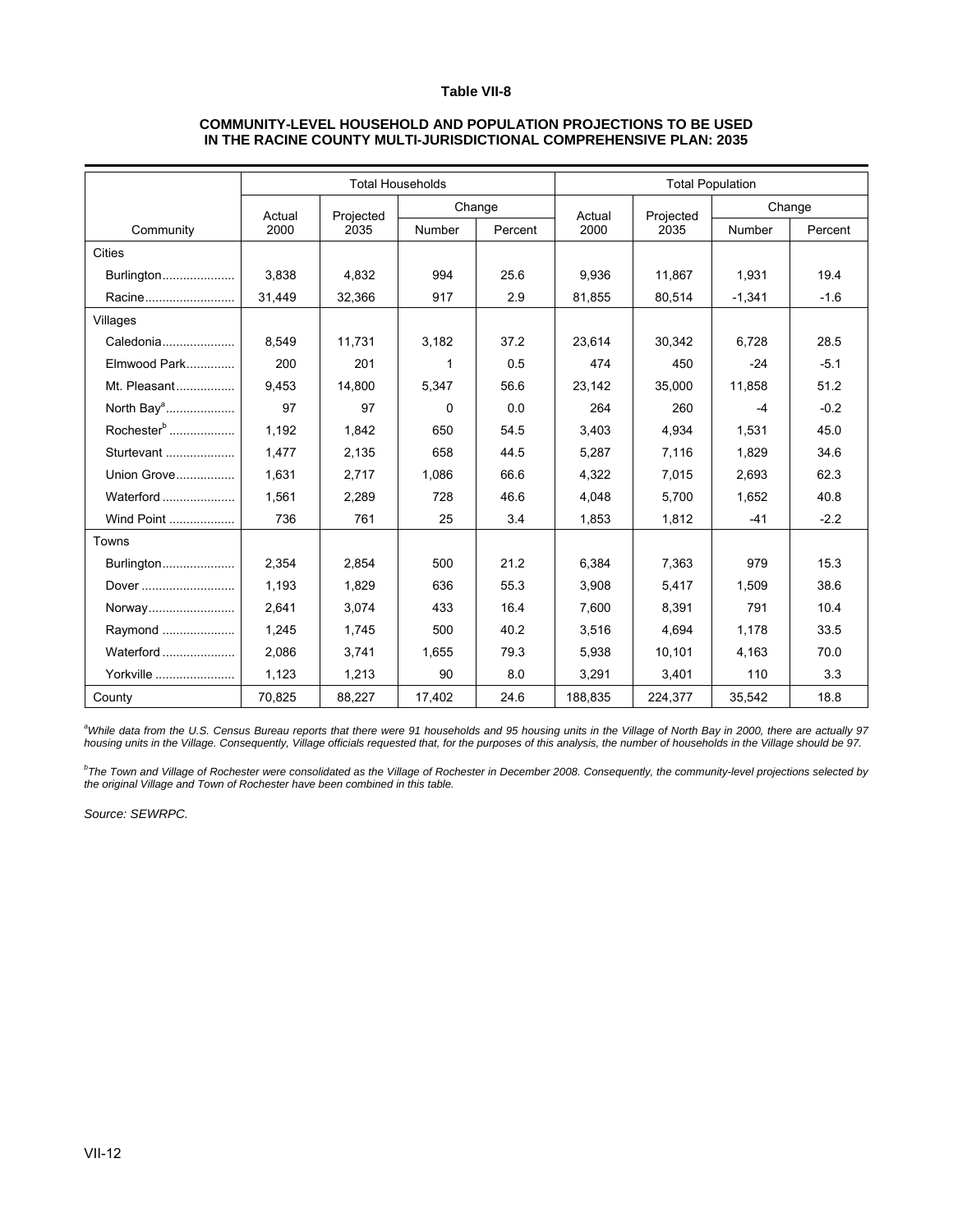|                                |        | <b>Actual Employment</b> |            |                 |                                                                              | <b>Alternative Employment Projections: 2035</b> |                   |                          |                  |
|--------------------------------|--------|--------------------------|------------|-----------------|------------------------------------------------------------------------------|-------------------------------------------------|-------------------|--------------------------|------------------|
|                                |        |                          |            |                 | SEWRPC Regional Land Use Plan<br>(Intermediate Growth Scenario) <sup>a</sup> |                                                 |                   | Trend Based <sup>b</sup> |                  |
|                                | 1980   | 1990                     | 2000       | Jobs            |                                                                              | Change 2000-2035                                | Jobs              |                          | Change 2000-2035 |
| Community                      | Census | Census                   | Census     | 2035            | Number                                                                       | Percent                                         | 2035              | Number                   | Percent          |
| Cities                         |        |                          |            |                 |                                                                              |                                                 |                   |                          |                  |
| Burlington                     | 6,300  | 7,500                    | 8,800      | 11,200          | 2,400                                                                        | 27.3                                            | 13,300            | 4,500                    | 51.1             |
| Racine                         | 47,500 | 48,100                   | 44,200     | 40,000          | $-4,200$                                                                     | $-9.5$                                          | 34,500            | $-9,700$                 | $-21.9$          |
| Villages                       |        |                          |            |                 |                                                                              |                                                 |                   |                          |                  |
| Caledonia                      | 5,100  | 5,500                    | 5,900      | 10,600          | 4,700                                                                        | 79.7                                            | 7,300             | 1,400                    | 23.7             |
| Elmwood Park                   | 100    | 100                      | 100        | 100             | $\Omega$                                                                     | 0.0                                             | 100               | $\Omega$                 | 0.0              |
| Mt. Pleasant                   | 13,600 | 14,700                   | 17,300     | 19,700          | 2,400                                                                        | 13.9                                            | 25,100            | 7,800                    | 45.1             |
| North Bay                      | $-c$   | $ -$ <sup>c</sup>        | $ \degree$ | $ \overline{c}$ | $- -$                                                                        | $- -$                                           | $ -$ <sup>c</sup> | $- -$                    | $ -$             |
| Rochester $\alpha$ <sub></sub> | 200    | 600                      | 600        | 800             | 200                                                                          | 33.3                                            | 1.000             | 400                      | 66.7             |
| Sturtevant                     | 1,000  | 1,800                    | 4,400      | 6,200           | 1,800                                                                        | 40.9                                            | 11,900            | 7,500                    | 170.5            |
| Union Grove                    | 1,300  | 1,500                    | 2,300      | 3,600           | 1,300                                                                        | 56.5                                            | 4,600             | 2,300                    | 100.0            |
| Waterford                      | 1,000  | 1,100                    | 2,000      | 3,100           | 1,100                                                                        | 55.0                                            | 4,500             | 2,500                    | 125.0            |
| Wind Point                     | 200    | 300                      | 300        | 300             | 0                                                                            | 0.0                                             | 400               | 100                      | 33.3             |
| Towns                          |        |                          |            |                 |                                                                              |                                                 |                   |                          |                  |
| Burlington                     | 500    | 1.000                    | 1.100      | 1.200           | 100                                                                          | 9.1                                             | 1.800             | 700                      | 63.6             |
| Dover                          | 1,600  | 2,000                    | 2,000      | 2,200           | 200                                                                          | 10.0                                            | 2.400             | 400                      | 20.0             |
| Norway                         | 400    | 900                      | 1,000      | 1.700           | 700                                                                          | 70.0                                            | 1.700             | 700                      | 70.0             |
| Raymond                        | 500    | 1,300                    | 1,300      | 1,300           | $\mathbf 0$                                                                  | 0.0                                             | 2,000             | 700                      | 53.8             |
| Waterford                      | 500    | 700                      | 800        | 900             | 100                                                                          | 12.5                                            | 1,200             | 400                      | 50.0             |
| Yorkville                      | 1,200  | 1,600                    | 2,300      | 3,700           | 1,400                                                                        | 60.9                                            | 4,500             | 2,200                    | 95.7             |
| County <sup>e</sup>            | 81,200 | 89,600                   | 94,400     | 106,600         | 12,200                                                                       | 12.9                                            | 116,300           | 21,900                   | 23.2             |

#### **ALTERNATIVE EMPLOYMENT PROJECTIONS FOR COMMUNITIES IN RACINE COUNTY: 2035**

<sup>a</sup> These projections are based upon the year 2035 regional land use plan. The regional land use plan recommends that much of the future *increase in employment within the County be accommodated in urban service areas that provide sanitary sewer and other urban services. The projections assume that new development within a planned city or village sewer service area would be annexed by the city or village.* 

*b The trend-based projection assumes a continuation of past employment change in each community since 1980, with the change for more*  recent years weighted more heavily than change for earlier years. In developing this projection, employment change between 1990 and 2000 *was weighted more heavily than the employment change during the 1980s.* 

*c Less than 50.* 

<sup>d</sup>The Town and Village of Rochester were consolidated as the Village of Rochester in December 2008. Consequently, the community-level *data for the original Village and Town of Rochester have been combined in this table.* 

*e Includes 200 jobs in 1980 and 900 jobs in 1990 that cannot be allocated to a civil division.*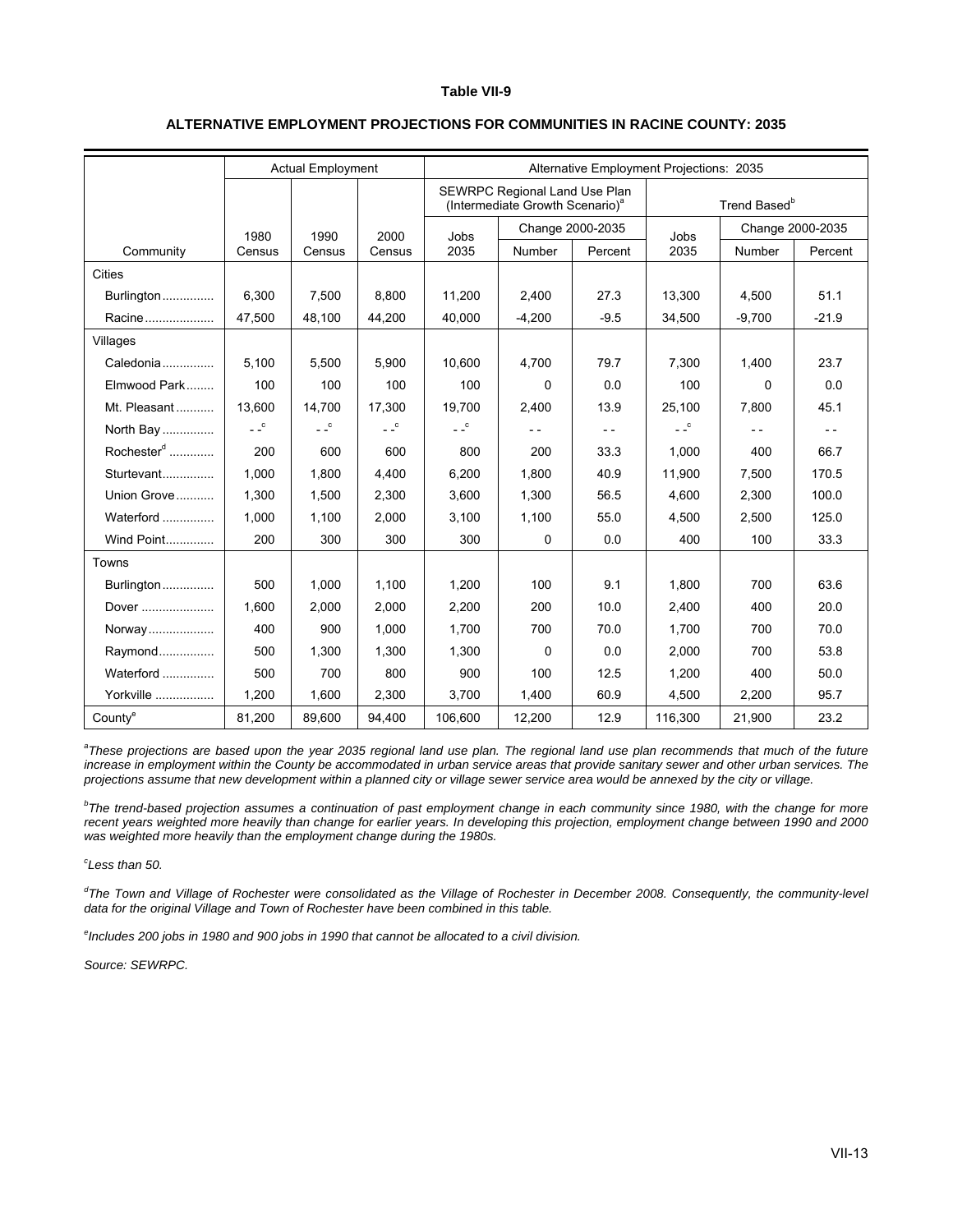#### **COMMUNITY-LEVEL EMPLOYMENT PROJECTIONS TO BE USED IN THE RACINE COUNTY MULTI-JURISDICTIONAL COMPREHENSIVE PLAN: 2035**

|               |             |                | <b>Total Employment (Jobs)</b> |         |
|---------------|-------------|----------------|--------------------------------|---------|
|               |             |                |                                | Change  |
| Community     | Actual 2000 | Projected 2035 | Number                         | Percent |
| <b>Cities</b> |             |                |                                |         |
|               | 8,800       | 11,200         | 2,400                          | 27.3    |
|               | 44,200      | 44,200         | $ -$                           | $ -$    |
| Villages      |             |                |                                |         |
|               | 5,900       | 10,600         | 4,700                          | 79.7    |
|               | 100         | 100            |                                | $ -$    |
|               | 17,300      | 22,000         | 4.700                          | 27.2    |
|               | $-$ a       | $-$ a          | $ -$                           | - -     |
|               | 600         | 1,000          | 400                            | 66.7    |
|               | 4,400       | 6,200          | 1,800                          | 40.9    |
|               | 2,300       | 3,600          | 1,300                          | 56.5    |
|               | 2,000       | 3,100          | 1,100                          | 55.0    |
|               | 300         | 300            |                                | - -     |
| Towns         |             |                |                                |         |
|               | 1.100       | 1.800          | 700                            | 63.6    |
|               | 2,000       | 2,400          | 400                            | 20.0    |
|               | 1,000       | 1,700          | 700                            | 70.0    |
|               | 1,300       | 2,000          | 700                            | 53.8    |
|               | 800         | 1,200          | 400                            | 50.0    |
|               | 2,300       | 3,700          | 1,400                          | 60.9    |
| County        | 94,400      | 115,100        | 20,700                         | 21.9    |

*a Less than 50.* 

*b The Town and Village of Rochester were consolidated as the Village of Rochester in December 2008. Consequently, the community-level projections selected by the original Village and Town of Rochester have been combined in this table.*